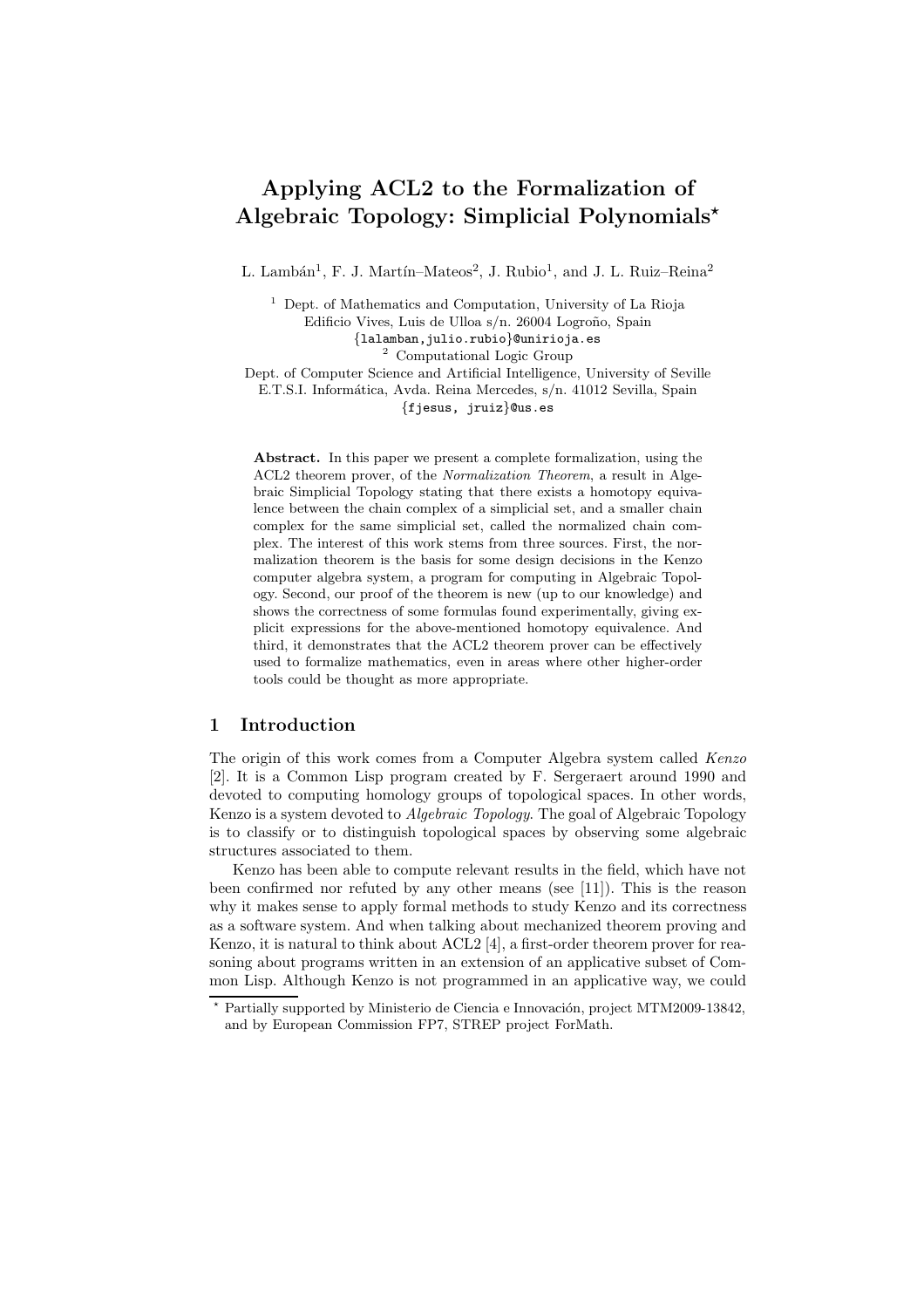increase our confidence in some fragments of the Kenzo code, by formally verifying applicative (and executable) versions very closely related to the original code. Some preliminary results following this line has already been obtained [7, 3].

In this paper, instead of verifying a fragment of the Kenzo code, we study a different aspect of the problem: since the underlying mathematical theory in the algorithms implemented in Kezo is Algebraic Topology, we will have to formalize in ACL2 the main theorems on which Kenzo is based. Here we present a first step in this task: we show the ACL2 proof of a fundamental result in Algebraic Topology, the so-called Normalization Theorem [5]. As we will explain, this theorem is like a precondition for Kenzo, allowing it to deal with simpler structures.

It turns out that the ACL2 first-order logic is enough to prove this theorem. A symbolic setting is introduced in which the theorem can be proved by using only simplification and induction on lists, the kind of proofs ACL2 was designed for. Thus, this work could be considered a first milestone to formalize algebraic topology in a first order frame.

The organization of the paper is as follows. In Section 2 we introduce the minimal mathematical machinery needed to state and understand the main theorem proved. In Section 3, we present the ACL2 definitions and theorems formally establishing the result. In Section 4, we describe the symbolic framework of simplicial polynomials, a fundamental tool for the development of the proof. The paper ends with a section of conclusions and further work.

In our description of the formalization, we will necessarily skip many details and some of the function definitions will be omitted. The complete source files containing the ACL2 formalization and proof of the Normalization Theorem are accessible at http://www.glc.us.es/fmartin/acl2/wfoe.

## 2 Algebraic Simplicial Topology

In this section the most important concepts needed to state the main theorem are presented. More details can be found, for instance, in [8].

**Definition 1** A simplicial set K is a graded set  $\{K_n\}_{n\in\mathbb{N}}$  together with functions:

$$
\partial_i^n: K_n \to K_{n-1}, \quad n > 0, \quad i = 0, \dots, n, \n\eta_i^n: K_n \to K_{n+1}, \quad n \ge 0, \quad i = 0, \dots, n,
$$

subject to the following equations (called simplicial identities):

$$
(1) \ \partial_i^{n-1} \partial_j^{n} = \partial_j^{n-1} \partial_{i+1}^{n} \quad \text{if} \quad i \geq j, (2) \ \eta_i^{n+1} \eta_j^{n} = \eta_{j+1}^{n+1} \eta_i^{n} \quad \text{if} \quad i \leq j, (3) \ \partial_i^{n+1} \eta_j^{n} = \eta_{j-1}^{n-1} \partial_i^{n} \quad \text{if} \quad i < j, (4) \ \partial_i^{n+1} \eta_j^{n} = \eta_j^{n-1} \partial_{i-1}^{n} \quad \text{if} \quad i > j+1, (5) \ \partial_i^{n+1} \eta_i^{n} = \partial_{i+1}^{n+1} \eta_i^{n} = id^n,
$$

where id<sup>n</sup> denotes the identity function on  $K_n$ .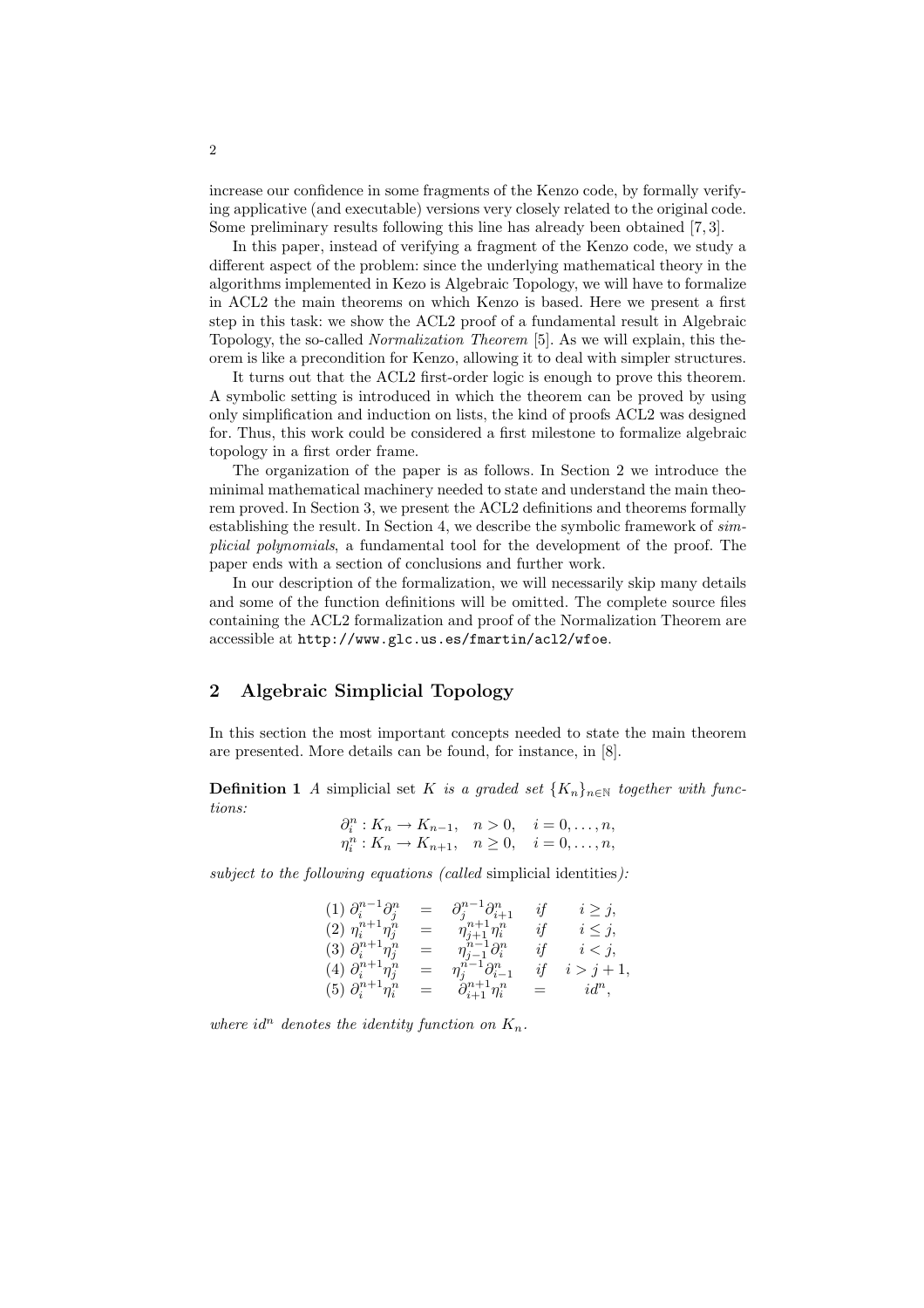The functions  $\partial_i^n$  and  $\eta_i^n$  are called *face* and *degeneracy* maps, respectively. The elements of  $K_n$  are called *n-simplexes* (or simplexes of *dimension n*).

A simplicial set is a combinatorial model of a topological space. Although we have no enough room here to illustrate the notion of simplicial set, we get some intuition if we give one concrete simplicial set: think in  $n$ -simplexes as nondecreasing integer lists of length  $n+1$  and interpret  $\partial_i^n$  and  $\eta_i^n$  as the functions that respectively delete and duplicate the i-th element of a list. This simplicial set is a particular case of a *simplicial complex* [1]. The notion of simplicial set is an abstraction of a simplicial complex, where simplexes are no more lists, but whatever elements, where the simplicial identities hold.

If no confusion can arise, usually we remove the superindex in the face and degeneracy maps, writing simply  $\partial_i$  and  $\eta_i$ , respectively.

Algebraic Topology associates algebraic objects to topological spaces, and in particular to simplicial sets. To understand this precisely, we need before some algebraic notions. A *chain complex C* is a sequence of pairs  ${C_n, d_n}_{n \in \mathbb{N}}$ , where each  $C_n$  is an abelian group and each  $d_n$  is a homomorphism  $d_n : C_n \to C_{n-1}$ (called *boundary map* or *differential*) such that  $d_n \circ d_{n+1} = 0$ . This last property is called the *boundary property*, and can be restated as  $Im(d_{n+1}) \subseteq Ker(d_n)$ . Therefore, it is possible to consider the quotient group  $Ker(d_n)/Im(d_{n+1})$ , which is called the *n*-th *homology group* of the chain complex C, denoted  $H_n(C)$ .

Given a simplicial set  $K$ , we can associate to it some homology groups in the following way. For each  $n \in \mathbb{N}$ , let us consider the free abelian group generated by the *n*-simplexes  $K_n$ , group denoted by  $C_n(K)$ . That is, the elements of such a group are formal linear combinations  $\sum_{j=1}^{r} \lambda_j x_j$ , where  $\lambda_j \in \mathbb{Z}$  and  $x_j \in K_n$ . These linear combinations are called *chains of simplexes* or, in short, *chains*. We define the homomorphisms  $d_n: C_n(K) \to C_{n-1}(K)$  first defining them over each generator: for each  $x \in K_n$ , define  $d_n(x) = \sum_{i=0}^n (-1)^i \partial_i(x)$ ; we then extend them to chains by linearity. It can be proved, using the simplicial identity (1), that these homomorphisms have the boundary property, and thus we say that the family of pairs  $\{(C_n(K), d_n)\}_{n\in\mathbb{N}}$  is the chain complex associated to the simplicial set K, denoted by  $C(K)$ . Its homology groups are denoted by  $H_n(K)$ . Much effort is devoted in Algebraic Topology to study and determine such homology groups, since it can be proved that they provide topological information that aids in the classification of spaces. Homology groups are the main objects to be computed by Kenzo.

There is an alternative way to associate a chain complex to a simplicial set  $K$ , taking into account only non-degenerate simplexes. We say that a *n*-simplex is *degenerate* if it is the result of applying a degeneracy map to a  $n-1$  simplex; otherwise, it is *non-degenerate*. Let us denote by  $K_n^{ND}$  the set of non-degenerate *n*-simplexes of K, and  $C_n^N(K)$  the free abelian group  $\mathbb{Z}[K_n^{ND}]$  generated by nondegenerate simplexes. To get an actual chain complex, we introduce a differential map  $d_n^N$  which is defined as applying  $d_n$  and then erasing, in its image, the generators which are degenerate.

We define a family f of canonical epimorhisms  $f_n: C_n(K) \to C_n^N(K)$  such that  $f_n(\sum_{j=1}^r \lambda_j x_j)$  consists simply of eliminating all the addends  $\lambda_j x_j$  such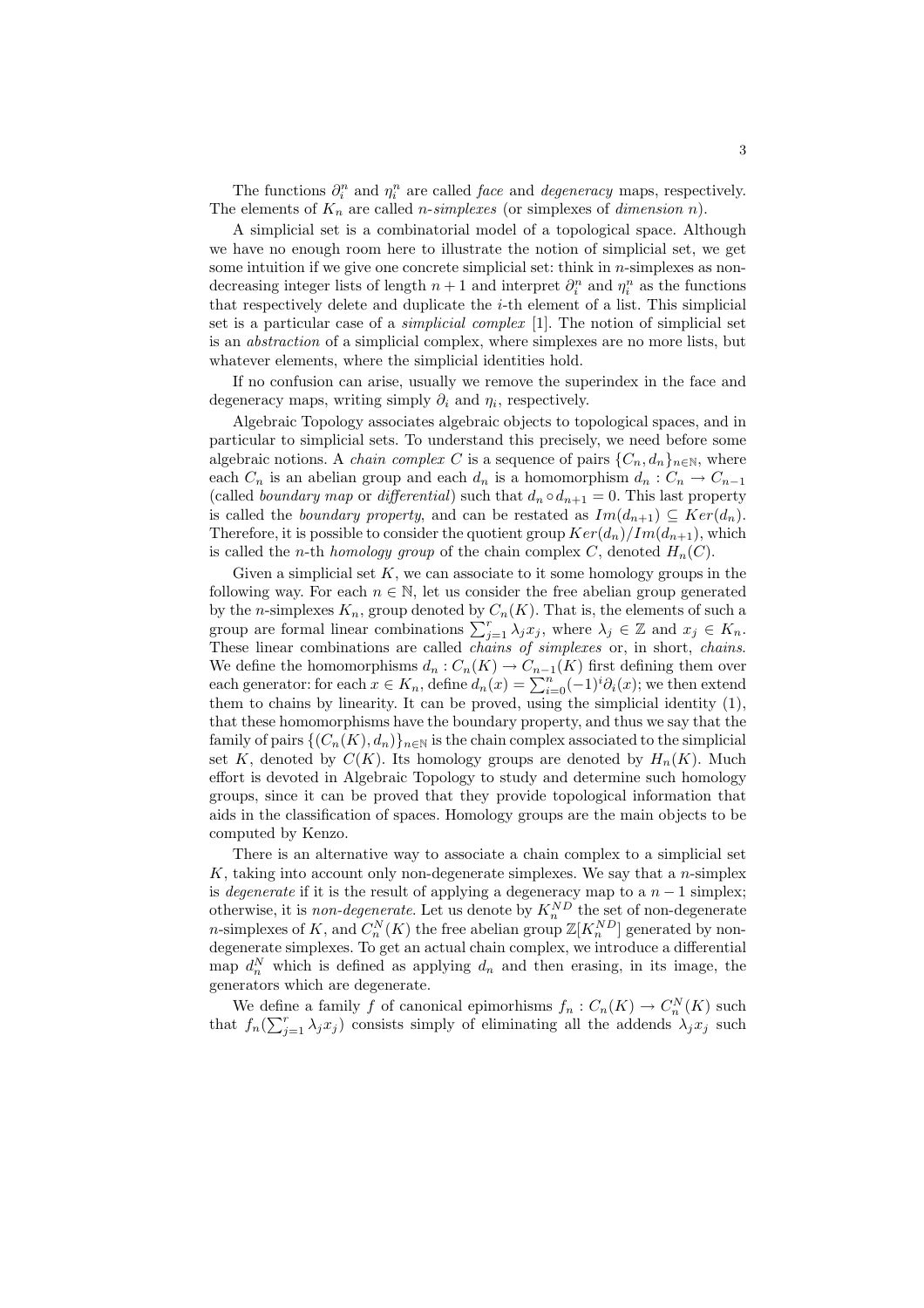that  $x_j$  is a degenerate simplex. Note that the map f is compatible with respect to the differentials; that is to say,  $f_{n-1} \circ d_n = d_n^N \circ f_n$ . A function with this property is called a chain morphism.

The main property of the above canonical chain morphism  $f$  is that it preserves the homological information associated to a simplicial set, and this is established by the Normalization Theorem:

**Theorem 1** (Normalization Theorem) Let  $K$  be a simplicial set. Then the canonical homomorphism  $f : C(K) \rightarrow C<sup>N</sup>(K)$  induces group isomorphisms  $H_n(C(K)) \cong H_n(C^N(K)), \forall n \in \mathbb{N}.$ 

The theorem explains that, from the computational point of view, it is the same to work with  $C(K)$  than with  $C^N(K)$ . This justifies a fundamental implementation decision in the Kenzo system: work only with the smaller chain complex  $C^N(K)$  to compute homology groups of a simplicial set K.

A proof of the Normalization Theorem can be found, for example, in [5] (pages 236-237). Nevertheless, we will prove the result trying a stronger and more direct approach, based on the notions of homotopy equivalence and reduction:

**Definition 2** A strong homotopy equivalence is a 5-tuple  $(C, C', f, g, h)$ 

$$
h\bigcirc C\overbrace{\underbrace{\qquad \qquad }_{g}}^{f}C'
$$

where  $C = (M, d)$  and  $C' = (M', d')$  are chain complexes,  $f: C \to C'$  and  $g: C' \to C$  are chain morphisms,  $h = (h_i: M_i \to M_{i+1})_{i \in \mathbb{N}}$  is a family of homomorphisms (called homotopy operator), which satisfy the following three properties for all  $i \in \mathbb{N}$ :

(1)  $f_i \circ g_i = id_{M'_i}$ <br>
(2)  $d_{i+2} \circ h_{i+1} + h_i \circ d_{i+1} + g_{i+1} \circ f_{i+1} = id_{M_{i+1}}$ (3)  $f_{i+1} \circ h_i = 0$ 

If, in addition the 5-tuple satisfies the following two properties:

 $(4)$   $h_i \circ g_i = 0$ (5)  $h_{i+1} \circ h_i = 0$ 

then we say that it is a reduction.

This concept precisely describes a situation where the homological information is preserved. More concretely, if  $(C, C', f, g, h)$  is a reduction, then  $f_n$ induces an isomorphism of groups (with  $g_n$  defining the corresponding inverse) between  $H_n(C)$  and  $H_n(C')$ ,  $\forall n > 0$ . Therefore the following statement describes a stronger version of the Normalization Theorem:

Theorem 2 (Normalization Theorem, reduction version) For every simplicial set K, there exists a reduction  $(C(K), C<sup>N</sup>(K), f, q, h)$  where f is the canonical chain epimorphism.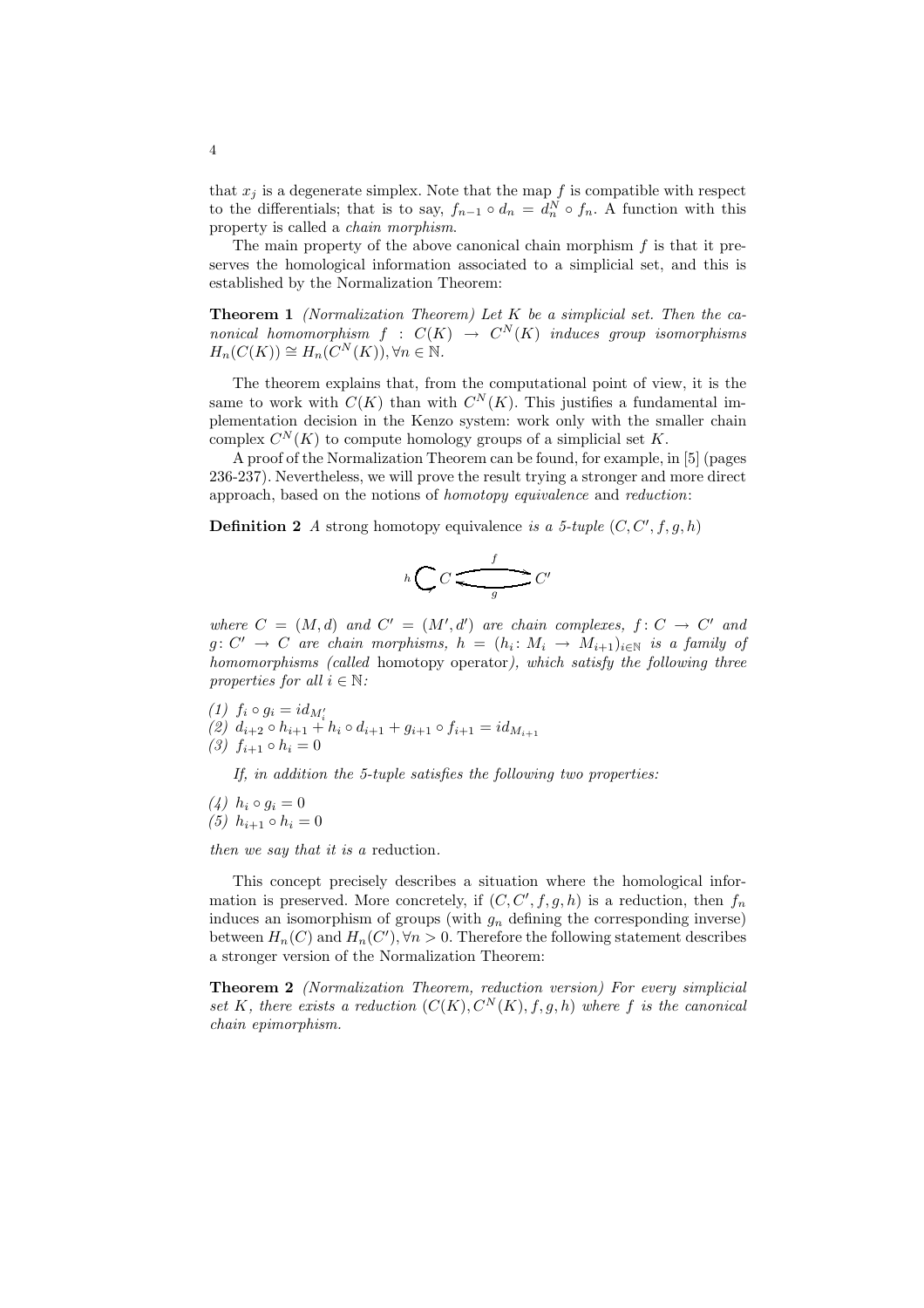An explicit definition of a possible reduction for this theorem was presented in [10] as an experimental result. There, after running several examples, it was conjectured (but not proved) that some possible formulas for the functions  $g$  and h could be:

- $g_m = \sum (-1)^{\sum_{i=1}^p a_i + b_i} \eta_{a_p} \dots \eta_{a_1} \partial_{b_1} \dots \partial_{b_p}$ , where the indexes range over  $0 \le a_1 < b_1 < \ldots < a_p < b_p \le m$ , with  $0 \le p \le (m+1)/2$ .
- $h_m = \sum_{i=1}^{\infty} (-1)^{a_{p+1} + \sum_{i=1}^{p} a_i + b_i} \eta_{a_{p+1}} \eta_{a_p} \dots \eta_{a_1} \partial_{b_1} \dots \partial_{b_p}$ , where the indexes range over  $0 \le a_1 < b_1 < \ldots < a_p < a_{p+1} \le b_p \le m$ , with  $0 \le p \le (m+1)/2$ .

We have proved in ACL2 that, with these formulas for  $g$  and  $h$ , we have a strong homotopy equivalence. That was the most difficult part of all our formalization (note the complexity of the definitions above, which are very combinatorial). After proving that, we applied some general transformations to the function h, in such a way that we get properties  $(4)$  and  $(5)$ , while preserving properties (1), (2) and (3). That is, we proved Theorem 2 in ACL2.

## 3 The Normalization Theorem in ACL2

In this section, we show the main definitions and theorems formalizing the Normalization Theorem in ACL2. We will leave for the next section a description of the main aspects of the proof.

Although the syntax of ACL2 terms and formulas is that of Common Lisp, and thus they are written using prefix notation, for the sake of readability they will be presented using a notation closer to the usual mathematical notation than its original Common Lisp syntax. For example, some of the functions will be presented in infix notation. When needed, we will show the correspondence between the ACL2 functions and the mathematical notation used instead.

#### 3.1 Simplicial sets and chain complexes

The first step in our formalization is the definition of the notion of simplicial set, as presented in Definition 1. Since the theorem we want to prove is a result on any simplicial set, we introduce a generic simplicial set using the encapsulation principle. In ACL2, encapsulate allows us to introduce functions in a consistent way, without giving a complete definition and only assuming certain properties about them.

A simplicial set can be defined by means of three functions K, d and n. The function K is a predicate with two arguments, such that  $K(m,x)$  represents  $x \in K_m$ . The functions d and n have both three arguments and they represent the face and degeneracy maps, respectively. The intended meanings for  $d(m,i,x)$ and  $n(m,i,x)$  are respectively  $\partial_i^m(x)$  and  $\eta_i^m(x)$ . To be generic, we introduce them using the encapsulation principle: the only assumed properties about K, d and n are those stating well-definedness and the simplicial identities. We do not list here all the assumed properties, but for example these are the assumptions about the well-definedness of the face map, and the first simplicial identity: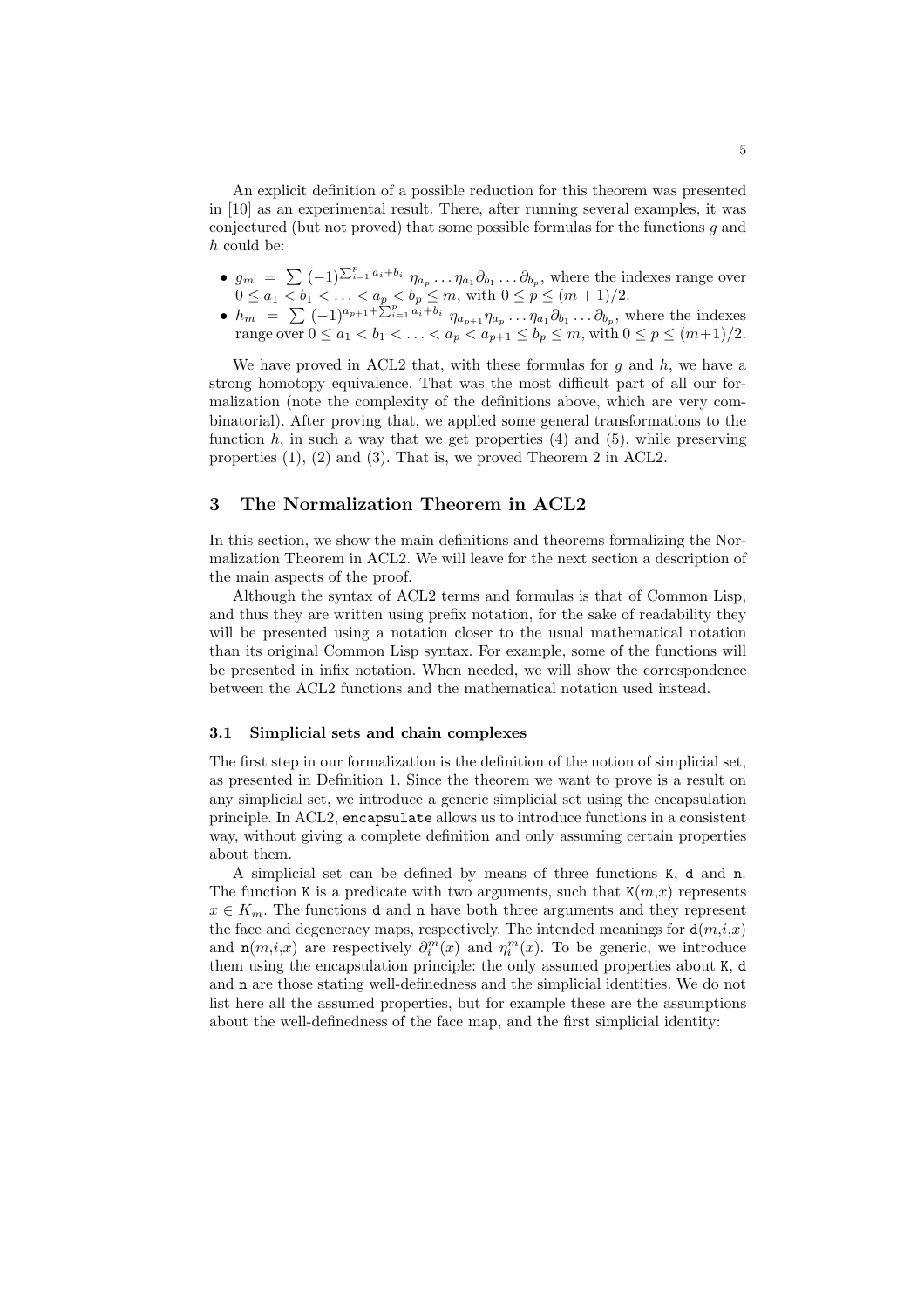Assumption: d-well-defined

 $(x \in K_m \land m \in \mathbb{N}^+ \land i \in \mathbb{N} \land i \leq m) \rightarrow \partial_i^m(x) \in K_{m-1}$ Assumption: simplicial-id1  $(x \in K_m \land m \in \mathbb{N} \land i \in \mathbb{N} \land j \in \mathbb{N} \land j \leq i \land i < m \land 1 < m)$  $\rightarrow \partial_i^{m-1}(\partial_j^m(x)) = \partial_j^{m-1}(\partial_{i+1}^m(x))$ 

The next step is to define chain complexes. Since chains are linear combinations of simplexes of a given dimension, it is natural to represent them as lists whose elements are (dotted) pairs formed by an integer and a simplex. We will consider only chains in canonical form: their elements must have non-null coefficients and have to be strictly increasingly ordered with respect to a total order (given by the function ss-<, which is based on the ACL2 primitive function lexorder). The main advantage of this is that the equality between chains will simply be the ACL2 syntactical equality (equal).

The following function sc-p defines chains in a given dimension (the auxiliary function ss-p defines the dotted pairs formed by a non-null integer and a simplex of a given dimension):

```
DEFINITION:
```

```
\texttt{sc-p}(m,c) :=if endp(c) then c = \textbf{nil}elseif endp(cdr(c)) then ss-p(m,first(c)) \wedge rest(c) = nil
   else ss-p(m, \text{first}(c)) \wedge ss-\leq (m, \text{first}(c), \text{second}(c)) \wedgesc-p(m,rest(c))
```
The main operations we define on chains are addition and scalar product by an integer, for each dimension  $m$ . The ACL2 functions for these operations are add-sc-sc( $m,c_1,c_2$ ) and sc1-prd-sc( $m,k,c$ ), whose definition we omit here. The price we have to pay for the clean treatment of the equality between chains is that in the definitions of these operations we have to take care of returning their result in canonical form.

From now on, we will respectively denote  $c_1 + c_2$  and  $k \cdot c$  those operations on chains (note that, for the sake of readability, we omit the dimension).

The set of chains of a given dimension is an abelian group with respect to addition, where the identity in this group is the zero chain (represented as nil and denoted here as 0). It is worth mentioning that we automatically obtained all the definitions and theorems proving the group structure of chains, as an instance of a more generic theory about the free abelian group generated by a generic basis. For that automatic generation we used the generic instantiation tool described in [6].

Simplicial maps can be linearly extended on chains. For example, this is the definition of  $c-d$ , the face map extended to chains<sup>3</sup>:

<sup>3</sup> Note the expression between square brackets in the first line of the definition of the function. In general, this is the way we will present the notation subsequently used in the paper for a defined function, when it is different from the actual ACL2 prefix notation in the sources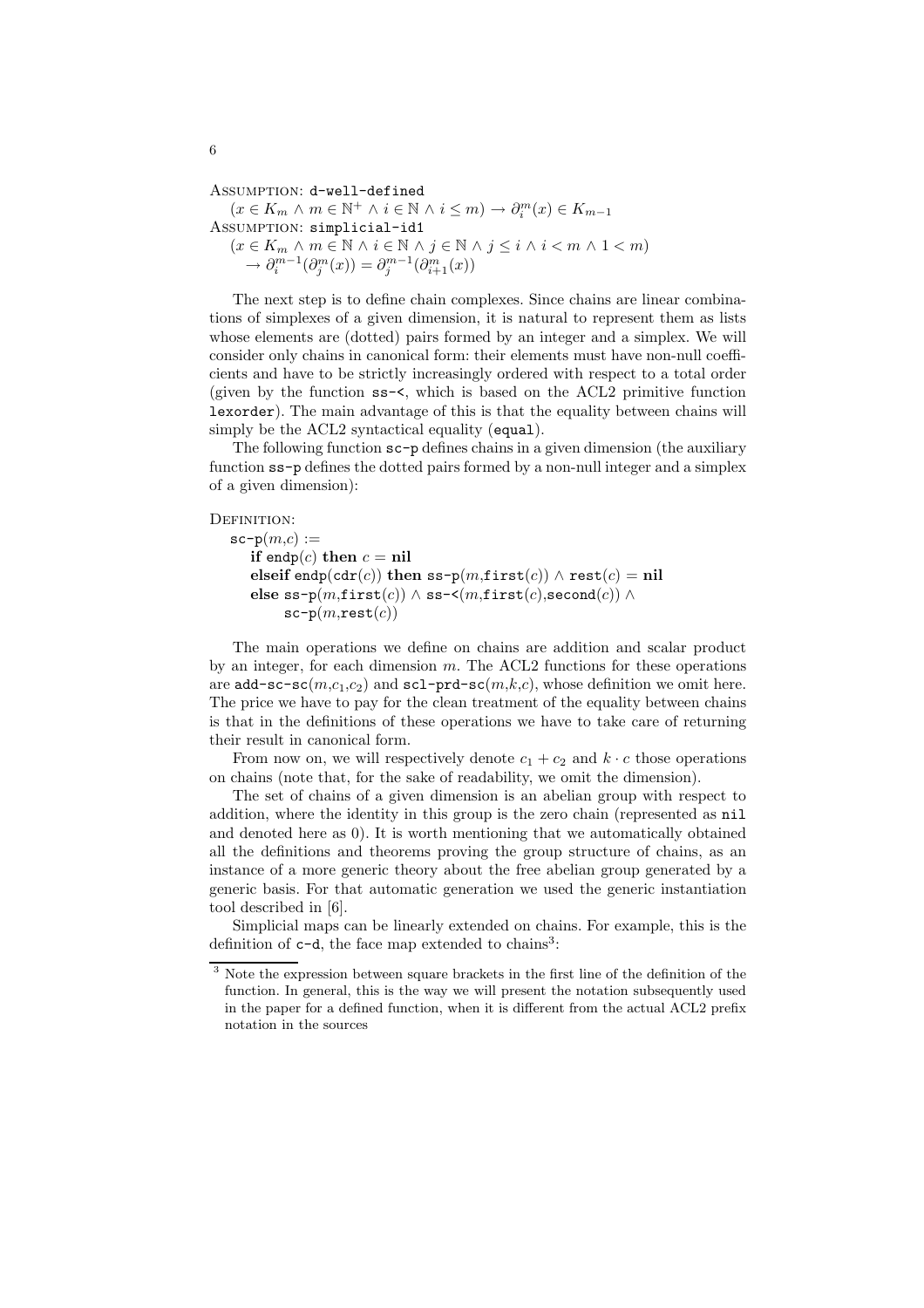```
DEFINITION: [\partial_i^m(c)]c-d(m,i,c) :=if endp(c) then c{\sf else\ cons}({\sf car}({\sf first}(c)),\!\partial_i^m({\sf cdr}({\sf first}(c))))+{\sf c-d}(m,i,{\sf rest}(c)))
```
Note that this function is not a simple "mapcar" on the simplexes of a chain, since its result is returned in canonical form. In a similar way, we define c-n, the extension of the degeneracy map to chains. We will use the same notation  $(\partial_i^m(c)$  and  $\eta_i^m(c))$  to denote these maps both on simplexes and on chains.

Let us now define the differential on chains. Recall that its precise definition is  $d_m(c) = \sum_{i=0}^m (-1)^i \partial_i^m(c)$ . The following function diff implements the corresponding ACL2 recursive definition (the auxiliary function diff-aux is needed to introduce an extra argument  $n$  for the dimension on where the function is defined, which remains unchanged during the recursion):

DEFINITION:

 $diff$ -aux $(n,m,c) :=$ if  $m \notin \mathbb{N}^+$  then  $\partial_0^n(c)$ else  $(-1)^m \cdot \partial_m^n(c) + \text{diff-aux}(n,m-1,c)$ DEFINITION:  $[d_m(c)]$  $diff(m,c) := diff - aux(m,m,c)$ 

The following theorem states that the above function satisfies the boundary property, and thus we have a chain complex:

THEOREM: diff-diff=0  $(m \in \mathbb{N}^+ \land c \in C_{m+1}(K)) \to d_m(d_{m+1}(c)) = 0$ 

#### 3.2 The normalized chain complex

We now describe the formalization of the normalized chain complex  $C^N(K)$ . First of all we define degenerate simplexes (those that can be obtained applying a degeneracy map to another simplex) and the complementary set of non-degenerate simplexes:

DEFINITION:  $[x \in K_m^D]$  $\texttt{Kd}(m,x) := \exists y,i \ (i \in \mathbb{N} \land i < m \land y \in K_{m-1} \land \eta_i^{m-1}(y) = x)$ DEFINITION:  $[x \in K_m^{ND}]$  $\text{Kn}(m,x) := x \in K_m \land x \notin K_m^D$ 

The existential quantifier in the definition of  $K_m^D$  is introduced by **defun-sk**, which is the way ACL2 provides support for first-order quantification.

Since normalized chains are linear combinations of non-degenerate simplexes of a given dimension, we represent them in the same way as we represent general chains, but in this case requiring non-degenerate generators. As with general chains, the definitions and theorems corresponding to the group properties (w.r.t. addition) of the set of normalized chains  $C_m^N(K)$ , are obtained automatically as an instance of the generic theory of freely generated groups (again using the generic instantiation tool [6]).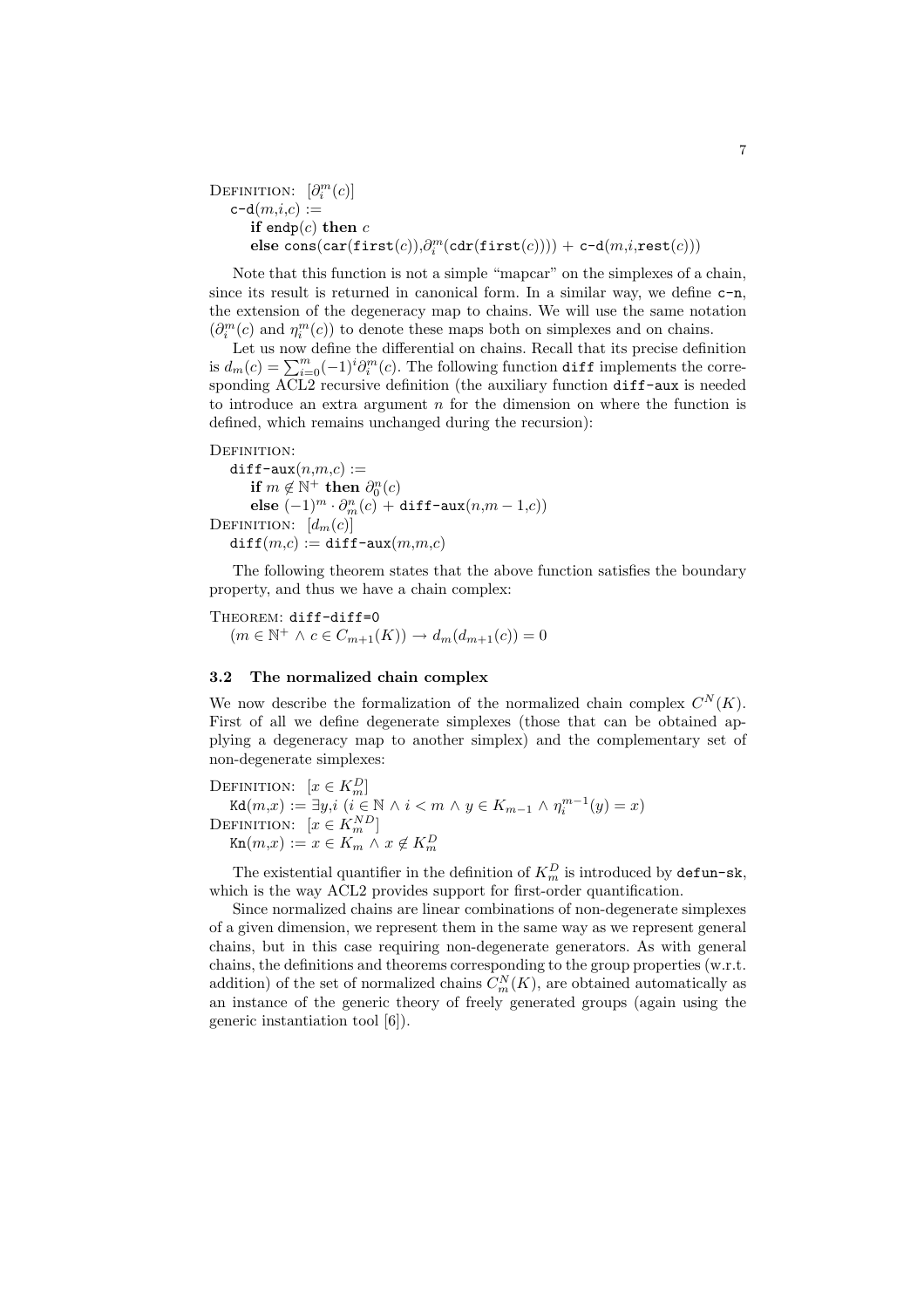We also proved that it is a subgroup of  $C_m(K)$  so it makes sense to denote  $c_1 + c_2$  and  $k \cdot c$  the addition and scalar product of normalized chains. In general, any function on chains can be also applied to normalized chains.

We define the canonical epimorphism  $f: C(K) \to C<sup>N</sup>(K)$  simply as the function that, given an element of  $C_m(K)$ , returns the normalized chain obtained eliminating its degenerate addends. In our formalization, the following function F-norm defines  $f$  (here  $\text{ssn-p}$  checks the property of being a non-degenerate addend, and it uses the function Kn above):

```
DEFINITION: [f_m(c)]F\text{-norm}(m.c) :=if endp(c) then 0
      elseif ssn-p(m, \text{first}(c))then first(c) + F-norm(m, \text{rest}(c)))else F\text{-norm}(m, \text{rest}(c))
```
A key property relating the canonical chain epimorphism  $f$  and the differential on  $C(K)$  is the following: if we apply normalization on the result of the differential of a chain, we obtain the same result as if we apply the same operation previously normalizing the chain. This is a consequence of the simplicial identities and it is established by the following theorem:

## THEOREM: diff-n-F-norm  $(m \in \mathbb{N}^+ \land c \in C_m(K)) \to f_{m-1}(d_m(f_m(c))) = f_{m-1}(d_m(c))$

The differential operation of the normalized chain complex  $C^N(K)$ , denoted as  $d_m^N(c)$ , is defined as the result of applying the differential  $d_m$ , and after that, normalizing with  $f_{m-1}$ :

DEFINITION:  $[d_m^N(c)]$ diff-n $(m,c) := f_{m-1}(d_m(c))$ 

The differential property for d in  $C(K)$  (theorem diff-diff=0 in the previous subsection), together with the property diff-n-F-norm, allows us to prove the differential property for  $d^N$  in  $C^N(K)$ , since for all  $c \in C_m^N(K)$ ,  $d_m^N(d_{m+1}^N(c)) =$  $f_{m-1}(d_m(f_m(d_{m+1}(c)))) = f_{m-1}(d_m(d_{m+1}(c))) = f_{m-1}(0) = 0$ . The following theorem establishes it:

THEOREM: diff-n-diff-n=0  $(m \in \mathbb{N}^+ \land c \in C_{m+1}^N(K)) \to d_m^N(d_{m+1}^N(c)) = 0$ 

#### 3.3 Defining the reduction

Once f is defined, it remains to define the functions q and h needed for the reduction version of the Normalization Theorem. As we have said, our definitions are based on the formulas experimentally conjectured in [10], presented at the end of Section 2. The following function G is a recursive version of the formula for  $g_m$  (again we need an auxiliary function for dealing property with the dimension):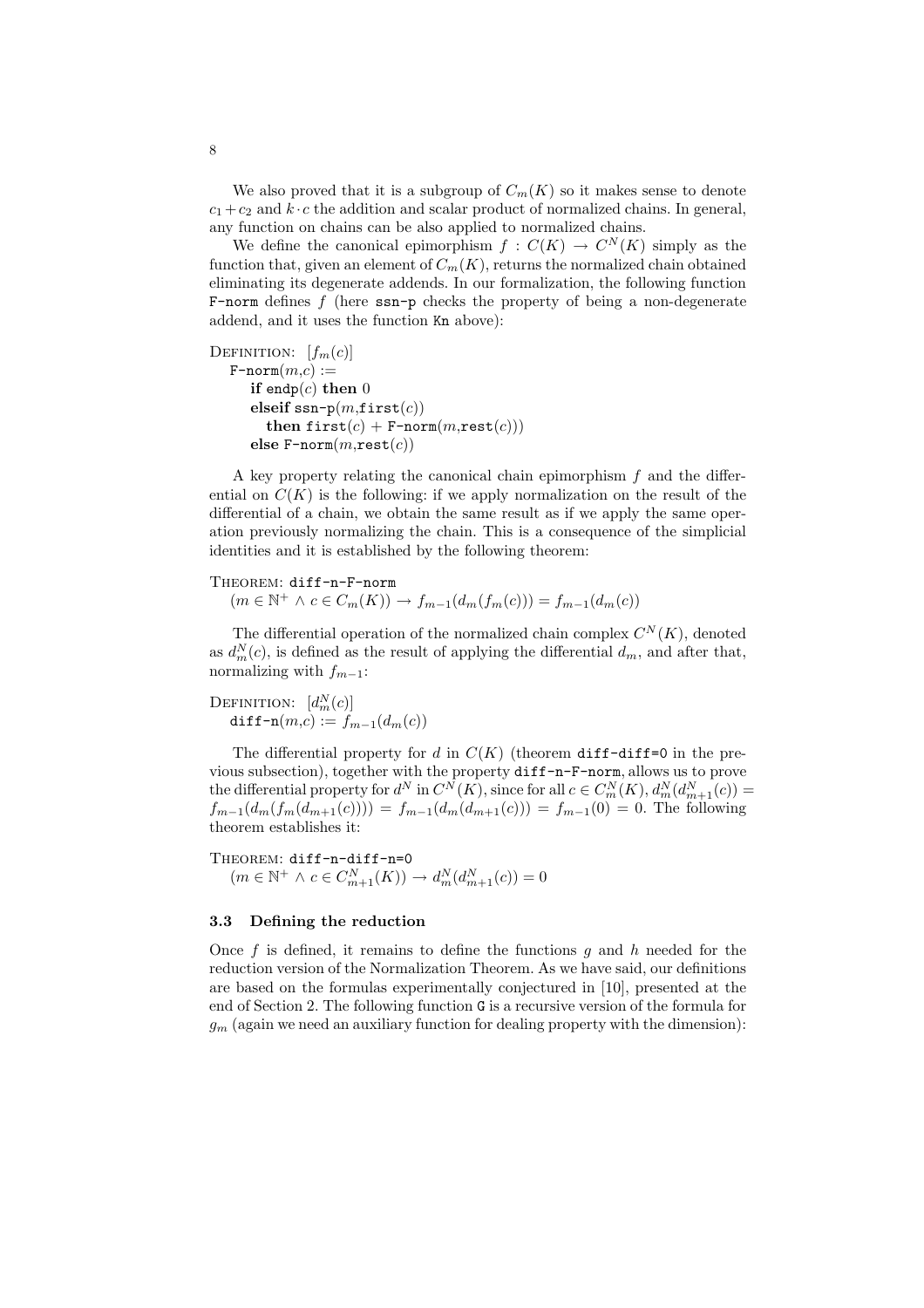```
DEFINITION:
   G-aux(n,m,c) :=if m \notin \mathbb{N}^+ then celse G-aux(n,m-1,c-\eta_{m-1}^{n-1}(\partial_m^n(c)))DEFINITION: [q_m(c)]G(m,c) := G-aux(m,m,c)
```
Some explanation is needed, to give an intuitive idea of why this recursive version implements the explicit formula for  $g_m$  of Section 2. Note that the terms in that explicit formula are of two types: those not containing  $\partial_m$ , which are precisely the terms of  $g_{m-1}$ , and those containing  $\partial_m$ , which can be obtained composing  $g_{m-1}$  with  $\eta_{m-1}\partial_m$ , and then applying the simplicial identities.

Now we define the function H0, the recursive version of the formula for  $h_m$ conjectured in [10] (the reason why we call it H0 instead of H will be clear soon). For this definition, in addition to H0-aux, we also need to define an auxiliary function A-aux:

```
DEFINITION:
```
 $A$ -aux $(n,m,c) :=$  $\mathbf{if} \; m \not\in \mathbb{N}^+ \; \mathbf{then} \; 0$ else  $-A$ -aux $(n,m-1,\eta_{m-1}^{n-1}(\partial_m^n(c)))$  +  $(-1)^{m-1} \cdot \eta_m^n(\texttt{G-aux}(n,m-1,\eta_{m-1}^{n-1}(\partial^m_m(c))))$ DEFINITION:  $H0$ -aux $(n,m,c) :=$ if  $m \notin \mathbb{N}^+$  then  $\eta_0^n(c)$ else H0-aux $(n,m-1,c) + (-1)^m \cdot \eta_m^n(c) + A$ -aux $(n,m,c)$ DEFINITION:  $[h_m^0(c)]$  $HO(m,c) := HO$ -aux $(m,m,c)$ 

An intuitive idea of why this recursive definition is equivalent to the explicit definition for  $h_m$  given in Section 2, is the following. Again, the terms in that explicit definition are of two types, depending on whether they contain  $\partial_m$  or not. Those not containing  $\partial_m$  are precisely the terms in  $h_{m-1} + (-1)^m \cdot \eta_m$ . Now, the idea introducing  $a_m$  (i.e.,  $A$ -aux) is to generate all the terms of  $h_m$  containing  $\partial_m$ . To see this, note that these terms can be, in turn, of two types, depending on whether they do not contain  $\eta_m$  or they do. In the first case, these terms can be obtained composing  $-a_{m-1}$  and  $\eta_{m-1}\partial_m$ . In the second case, these terms can be obtained composing  $\eta_m$  with every term in  $g_m$  containing  $\partial_m$ . And the terms in  $g_m$  containing  $\partial_m$  are obtained composing  $g_{m-1}$  and  $\eta_{m-1}\partial_m$ . Note again that we need to apply the simplicial identities to get the face and degeneracy maps composed in the same order as they are in the explicit formula.

We realized, in the course of our proof attempt, that with these definition for  $h^0$ , we only have a strong homotopy equivalence. Fortunately, it is possible to obtain, with a two-step transformation, a function  $h_m$  from  $h_m^0$ , having properties (4) and (5) and still preserving the homotopy equivalence properties. The following defines H by a two-step transformation from H0 (it turns out that with the first transformation, we get  $(4)$  and with the second we get  $(5)$ :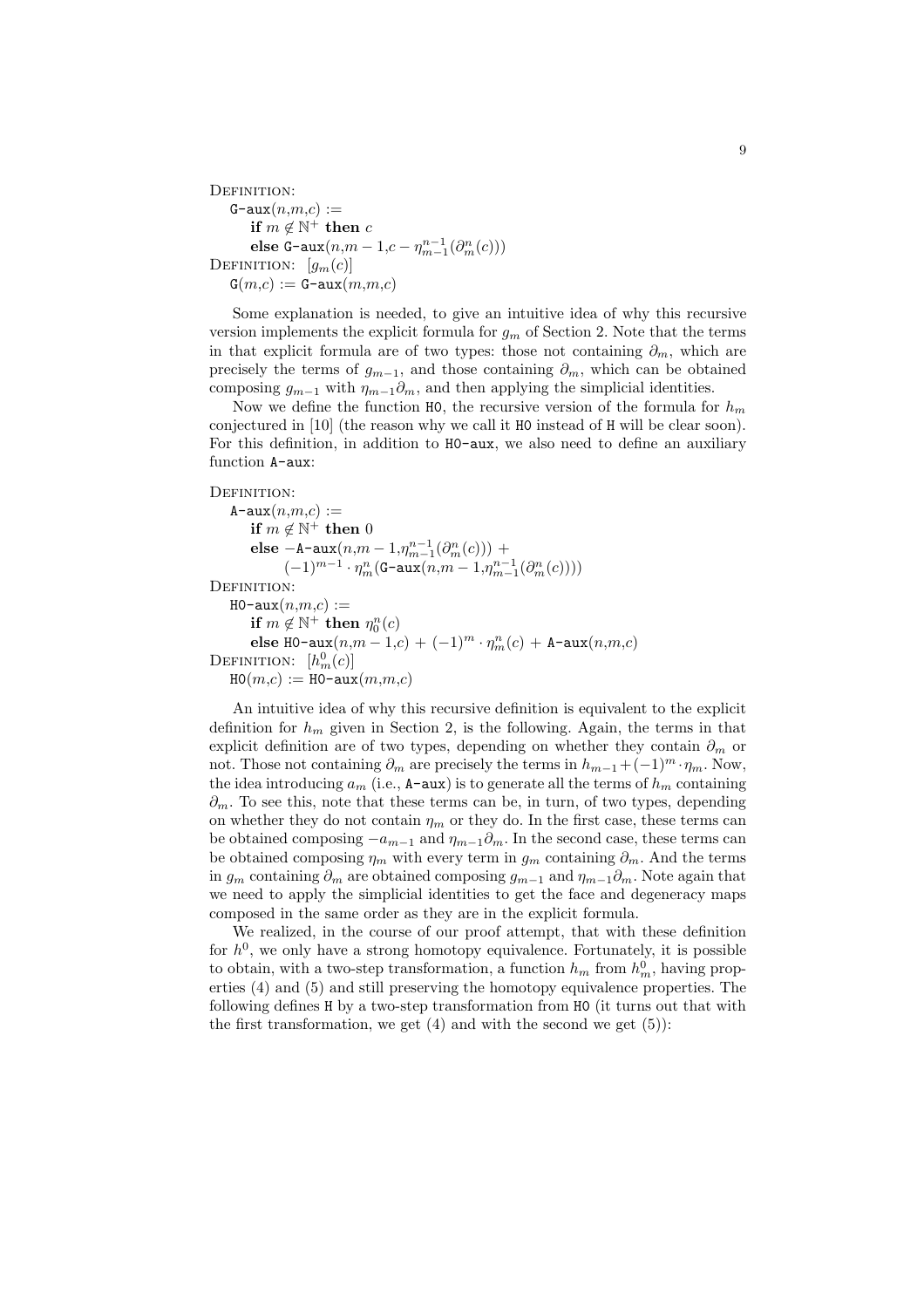DEFINITION:  $[h_m^1(c)]$  $H1(m,c) := h_m^0(c) - h_m^0(g_m(f_m(c)))$ DEFINITION:  $[h_m(c)]$  $H(m,c) := h_m^1(d_{m+1}(h_m^1(c)))$ 

#### 3.4 The main theorems

Now that we have defined the 5-tuple  $(C(K), C<sup>N</sup>(K), f, g, h)$ , we present here the main theorems proved, showing that it is a reduction:

THEOREM: F-chain-morphism  $(m \in \mathbb{N}^+ \land c \in C_m(K)) \rightarrow d_m^N(f_m(c)) = f_{m-1}(d_m(c))$ THEOREM: G-chain-morphism  $(m \in \mathbb{N}^+ \land c \in C_m^N(K)) \to g_{m-1}(d_m^N(c)) = d_m(g_m(c))$ THEOREM: F-G-H-property-1  $(m \in \mathbb{N} \land c \in C_m^N(K)) \to f_m(g_m(c)) = c$ THEOREM: F-G-H-property-2  $(m \in \mathbb{N}^+ \land c \in C_m(K)) \to d_{m+1}(h_m(c)) + h_{m-1}(d_m(c)) = c - g_m(f_m(c))$ THEOREM: F-G-H-property-3  $(m \in \mathbb{N} \land c \in C_m(K)) \rightarrow f_{m+1}(h_m(c)) = 0$ THEOREM: F-G-H-property-4  $(m \in \mathbb{N} \land c \in C_m^N(K)) \to h_m(g_m(c)) = 0$ THEOREM: F-G-H-property-5  $(m \in \mathbb{N} \wedge c \in C_m(K)) \rightarrow h_{m+1}(h_m(c)) = 0$ 

These properties establish in ACL2 the Normalization Theorem in its reduction version. In the following section, we describe the main aspects of the proof of these theorems. In particular, we present a framework where most of the reasoning was carried out: what we call the simplicial polynomial framework.

## 4 Simplicial polynomials

Our ACL2 proof of the Normalization Theorem was developed following the usual interaction with the system. Based on a hand proof, we guided the prover, by means of a number of definitions and lemmas, suggested at a high level from the hand proof, and at a lower level from inspection of failed proof attempts. In this case, we also needed to do the hand proof on our own.

Roughly speaking, most of the proofs of the theorems of the previous section can be carried out by manipulating symbolic expressions that represent sums of compositions of face and degeneracy maps in certain canonical way. These expressions are what we call simplicial polynomials. Moreover, most of the lemmas and theorems can be proved applying induction and equational reasoning on functions that return simplicial polynomials.

So our approach to get the proof of the Normalization Theorem was to define simplicial polynomials in ACL2 (using lists and numbers) and operations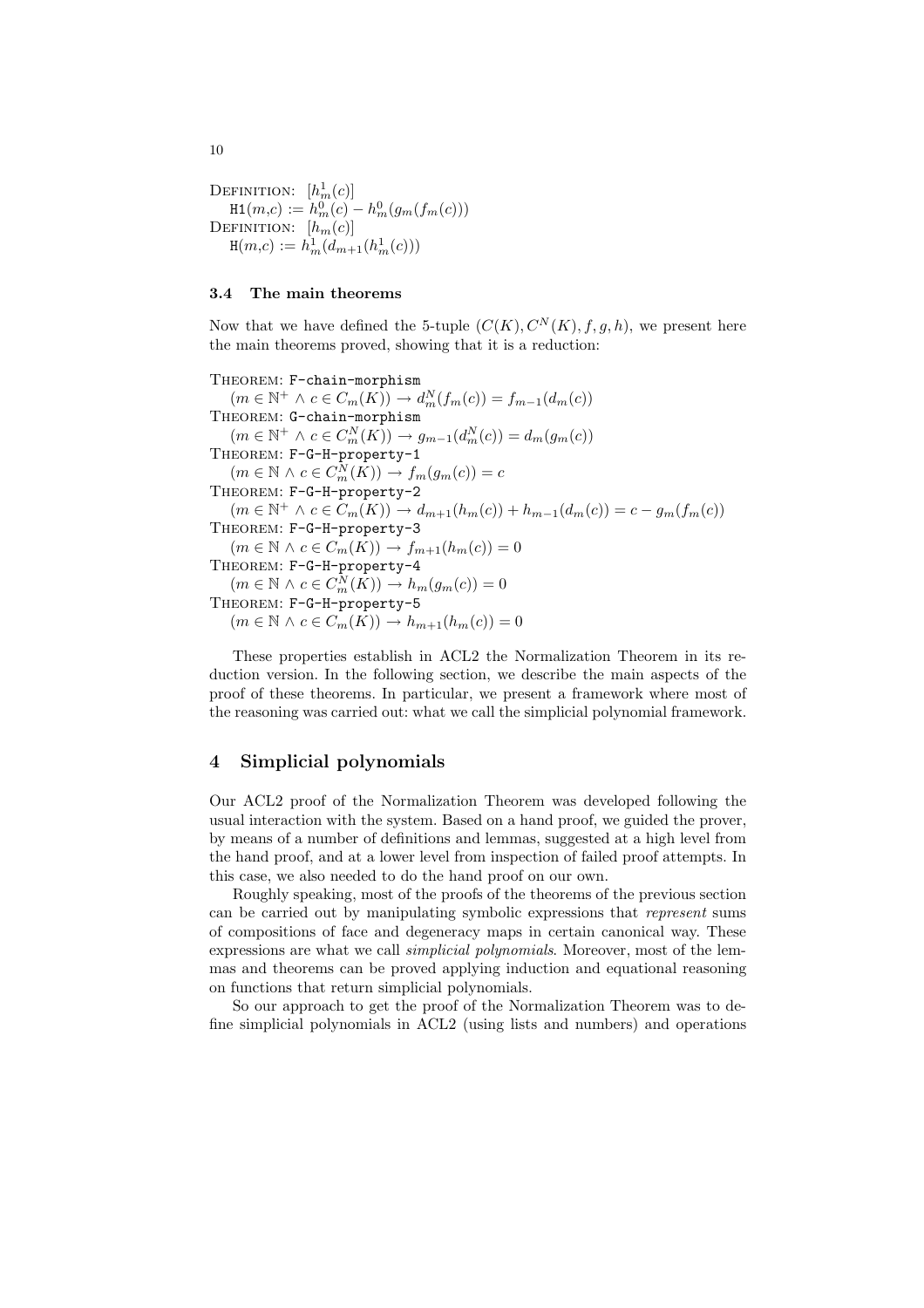on them resembling addition and composition of functions. We then proved the properties showing that with respect to these operations, simplicial polynomials are a ring. Guided by our hand proofs, most of the results needed for the Normalization Theorem can be proved conveniently in the ring of simplicial polynomials. Finally, we "lifted" the theorems proved in the simplicial polynomial framework to the formalization presented in the previous section (which from now on will be referred as the standard formalization).

Due to the lack of space, we prefer to concentrate on the description of the simplicial polynomial framework and how we used it as a convenient tool to get the mechanical proof of the Normalization Theorem. For details on the mathematical contents of the proof, we refer the reader to the sources.

#### 4.1 The ring of simplicial polynomials

Before describing the ring of simplicial polynomials, let us illustrate with an example how we can represent any composition of face and degeneracy maps using only lists and numbers. Let  $\partial_5^5 \eta_3^4 \partial_1^5 \partial_2^6 \eta_4^5$  a composition of maps defined to act on chains of dimension 5. The first observation is that we can drop the superindexes, because once we know on which dimension the composition is defined, then the superindex of each map can be determined<sup>4</sup>. The second observation is that we can apply the simplicial identities as rewrite rules to transform the composition to an equivalent canonical form in which, from left to right, and with respect to their subindexes, there is an strictly decreasing sequence of degeneracy maps followed by an strictly increasing sequence of face maps. In our example, this equivalent canonical form is  $\eta_3\eta_2\partial_1\partial_2\partial_5$ , and this can be represented by the two-element list ((3 2) (1 2 5)).

A simplicial term is a list containing two lists of natural numbers, representing canonical compositions. The first list (representing the degeneracies) is strictly decreasing and the second (representing the faces) is strictly increasing. Since simplicial terms represent functions that are applied to chains, we also have to consider in our representation "sums" of simplicial terms, possibly with an integer coefficient. In this context, a monomial is defined to be a (dotted) pair of an integer and a simplicial term, and a simplicial polynomial is simply a list of monomials. For example, the expressions  $p_1 = 3 \cdot \eta_4 \eta_1 \partial_3 \partial_6 \partial_7 - 2 \cdot \eta_1 \partial_3 \partial_4$ and  $p_2 = \eta_3 \partial_4 \partial_6 + 2 \cdot \eta_1 \partial_3 \partial_4$  are both simplicial polynomials (for the sake of clarity we maintain the +,  $\eta$  and  $\partial$  symbols in the examples, but it has to be clear that simplicial polynomials are represented using only lists and numbers).

As with chains, in our ACL2 representation we will only consider simplicial polynomials in canonical form: a true list of monomials, with non-null coefficients, and strictly increasingly ordered with respect to a fixed total order on simplicial terms. This is key in our representation, since it allows us to check

<sup>4</sup> Note that we cannot ignore the superindexes in the standard formalization of the theorem, since our goal is to do a precise formalization of the mathematical theory. What we will do now is to formally justify that we can prove most of the properties without expliciting the superindexes.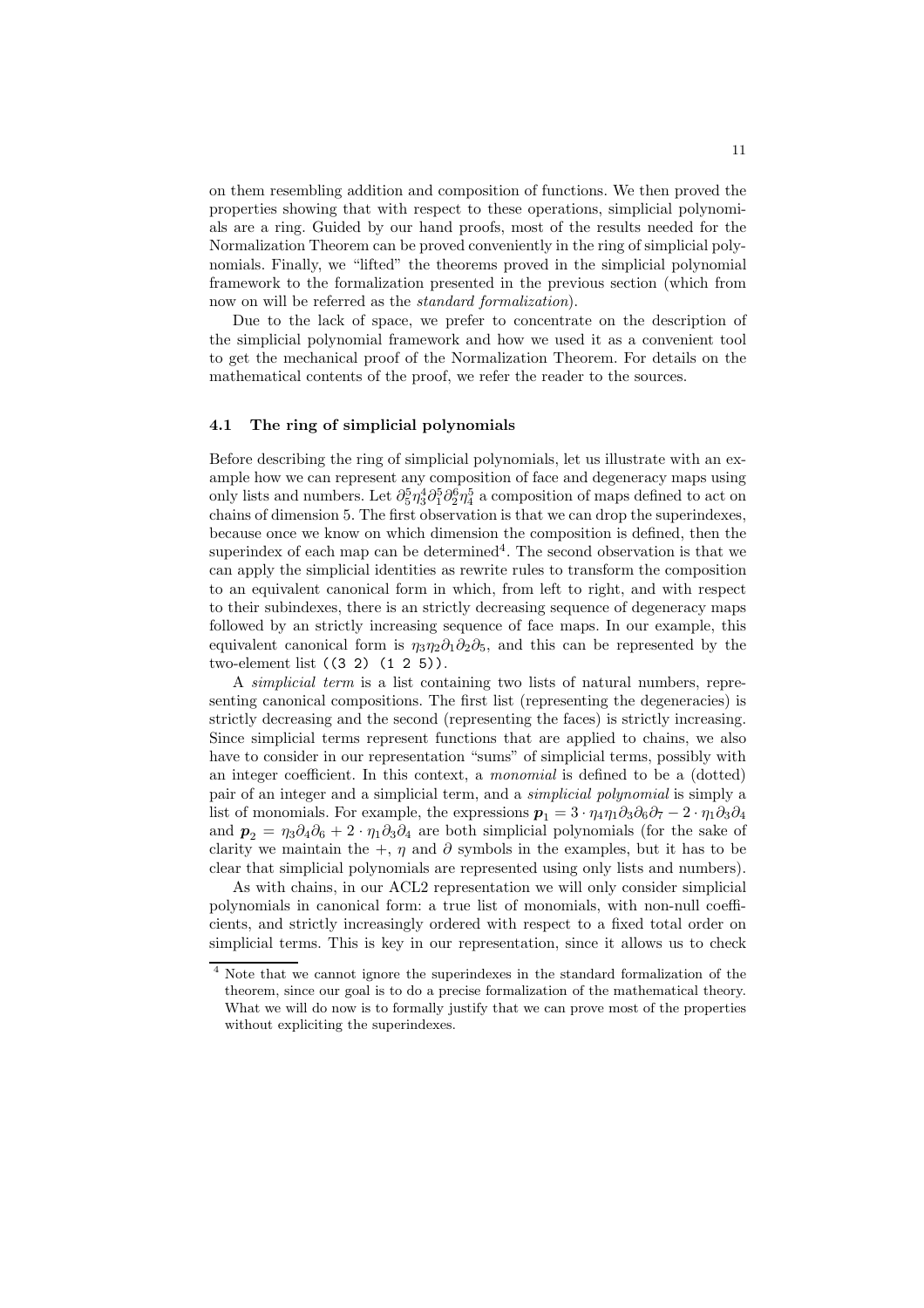the equality of two simplicial polynomials by simply using the ACL2 syntactic equality equal. Thus, functional equality is reduced to syntactic equality of first-order objects.

We can define operations on simplicial polynomials corresponding to the addition and composition of the functions they represent. For example, the addition of  $p_1$  and  $p_2$  above is the polynomial  $\eta_3 \partial_4 \partial_6 + 3 \cdot \eta_4 \eta_1 \partial_3 \partial_6 \partial_7$  and their composition is  $-2 \cdot \eta_1 \partial_3 \partial_4 \partial_6 - 4 \cdot \eta_2 \eta_1 \partial_2 \partial_3 \partial_4 \partial_5 + 3 \cdot \eta_4 \eta_1 \partial_4 \partial_6 \partial_7 \partial_8 + 6 \cdot \eta_4 \eta_2 \eta_1 \partial_2 \partial_3 \partial_4 \partial_7 \partial_8.$ Of course, there is trade-off with the clean treatment of the equality: it makes the definitions of operations between polynomials (and the proof of their properties) more difficult, since we have to return the results also in canonical form. For example, the definition of the composition of simplicial terms and the proof of its associativity turned out to be particularly difficult.

In our formalization, sp-p, denoted here as  $p \in \mathcal{P}$ , recognizes those ACL2 objects that represent simplicial polynomials (in the following we will use boldface to denote polynomials). The functions add-sp-sp and cmp-sp-sp, whose definition we omit here, respectively implement addition and composition (or product) of simplicial polynomials, denoted respectively as  $p_1+p_2^5$ , and  $p_1 \cdot p_2$ . An interesting by-product of using simplicial polynomials, unlike the standard formalization, is that operations are executable (particularly interesting for us, since our long-term goal is the verification of a symbolic computation system).

We proved the properties showing that with respect to these two operations, simplicial polynomials have a ring structure. For example, the following establishes right distributivity of composition with respect to addition:

THEOREM: cmp-sp-sp-add-sp-sp-distributive-r

 $(p_1 \in \mathcal{P} \land p_2 \in \mathcal{P} \land p_3 \in \mathcal{P}) \rightarrow p_1 \cdot (p_2 + p_3) = (p_1 \cdot p_2) + (p_1 \cdot p_3)$ 

We do not list here all the ring properties proved, and we refer the reader to the sources for a detailed description. All those properties are essential in our formalization, and extensively used in the proofs.

It is worth pointing out that we proved all the ring properties as (functional) instances of a more generic formalization. In the sources, the reader will find the development of a general theory about the ring of linear combinations (with integer coefficients) of elements of a generic monoid (a set with an associative operation with identity). The ring of simplicial polynomials is just a particular instance of this generic theory (a related ACL2 development for polynomials in commutative algebra can be found in [9]). Specifically, we first proved that the set of simplicial terms is a monoid with respect to composition, and then the definitions of the operations on simplicial polynomials and their ring properties were automatically generated using the generic instantiation tool [6].

#### 4.2 Formal proofs in the polynomial framework

Unfortunately, there is not a direct translation of the Normalization Theorem in the polynomial framework. The main reason is that the canonical epimorphism  $f$ 

 $5$  For clarity, we are using the same symbol  $+$  than we used in the previous section for chain addition, but they are different operations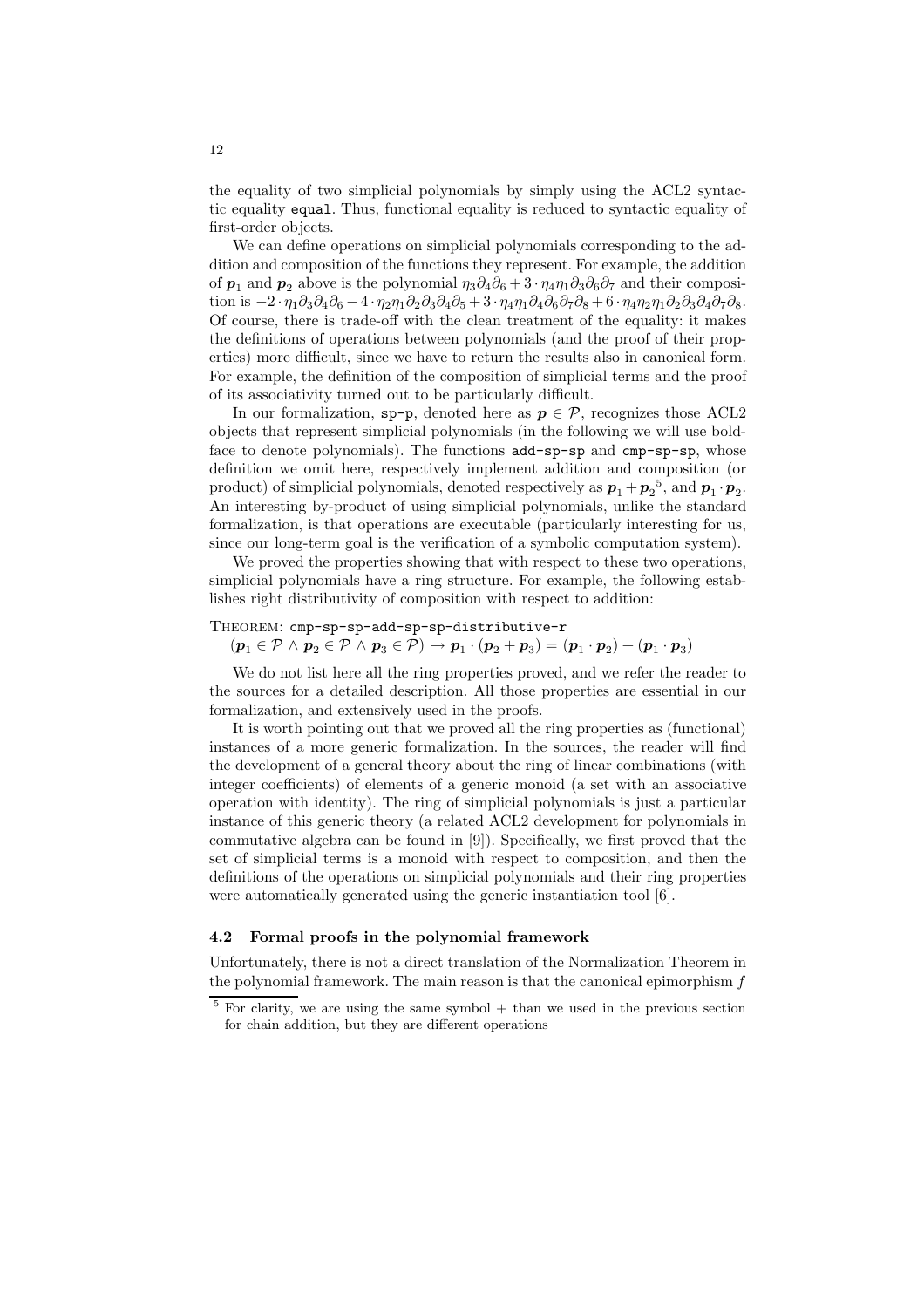(which we recall is defined deleting the degenerate simplexes of a chain), cannot be expressed as a simplicial polynomial. But fortunately, we can do most of the work (or at least, the hard part) at the polynomial level. The idea is to define polynomial versions for the differential  $d$  and for  $g$  and  $h$ , and prove, in the simplicial polynomial ring, their main properties.

For example, this is the definition of the polynomial that represents the function  $g_m$  introduced in Section 2. Here *id* is the ring identity with respect to composition (i.e., the polynomial representation of the identity function):

DEFINITION:  $[g_m]$  $G-pol(m) :=$  $\text{if} \,\, m \not\in \mathbb{N}^+ \,\, \text{then} \,\, id$ else G-pol $(m-1) \cdot (id - \eta_{m-1}\partial_m)$ 

Note that this definition mimics, at a symbolic level, the recursive definition of  $g_m$ , but without the burden of dealing with superindexes and without expliciting the chain on which it is applied. In a similar way, we can define  $d_m$  and  $h_m$ , the polynomial counterparts of the functions  $d_m$  and  $h_m$ .

Once defined these functions, we prove a number of lemmas about them, polynomial versions of the results we need to prove Theorem 2. For example, this is the polynomial version of the theorem stating that  $g_m$  is a chain morphism:

# Theorem: G-pol-and-diff-pol-commute

 $m\in\mathbb{N}\rightarrow\bar{\bm{d}}_m\cdot\bm{g}_m=\bm{g}_{m-1}\cdot\bm{d}_m$ 

All these properties, although with substantial differences in its difficulty, have been proved in a similar way: applying induction suggested by the recursive definitions and using the properties of the simplicial polynomial ring and the simplicial identities, to prove the inductive case. Again, we refer the reader to the source code, for details on the proofs.

## 4.3 Lifting proofs from the polynomial framework

We now describe how we can translate the properties on polynomials, to the corresponding properties in the standard framework presented in Section 3. Roughly speaking, we can say that the "essence" of the property is already captured in the polynomial version, but some technical details have still to be solved when translating it: for example, the reintroduction of the superindexes or also how to incorporate the canonical epimorphism  $f$  in results that mention it.

The key (and natural) idea is to define the functional behavior of a simplicial polynomial by means of a function that receives a polynomial and a chain as input, and evaluates the polynomial on the chain by applying the maps and sums that it encodes. This function will also receive as input the expected dimension of the chain (this will allow us to properly reintroduce the superindexes).

To illustrate how we define this evaluation function, this is the definition of the auxiliary function used to evaluate a list of faces ld (the second element of a simplicial term) on a chain  $c$  of dimension  $m$ :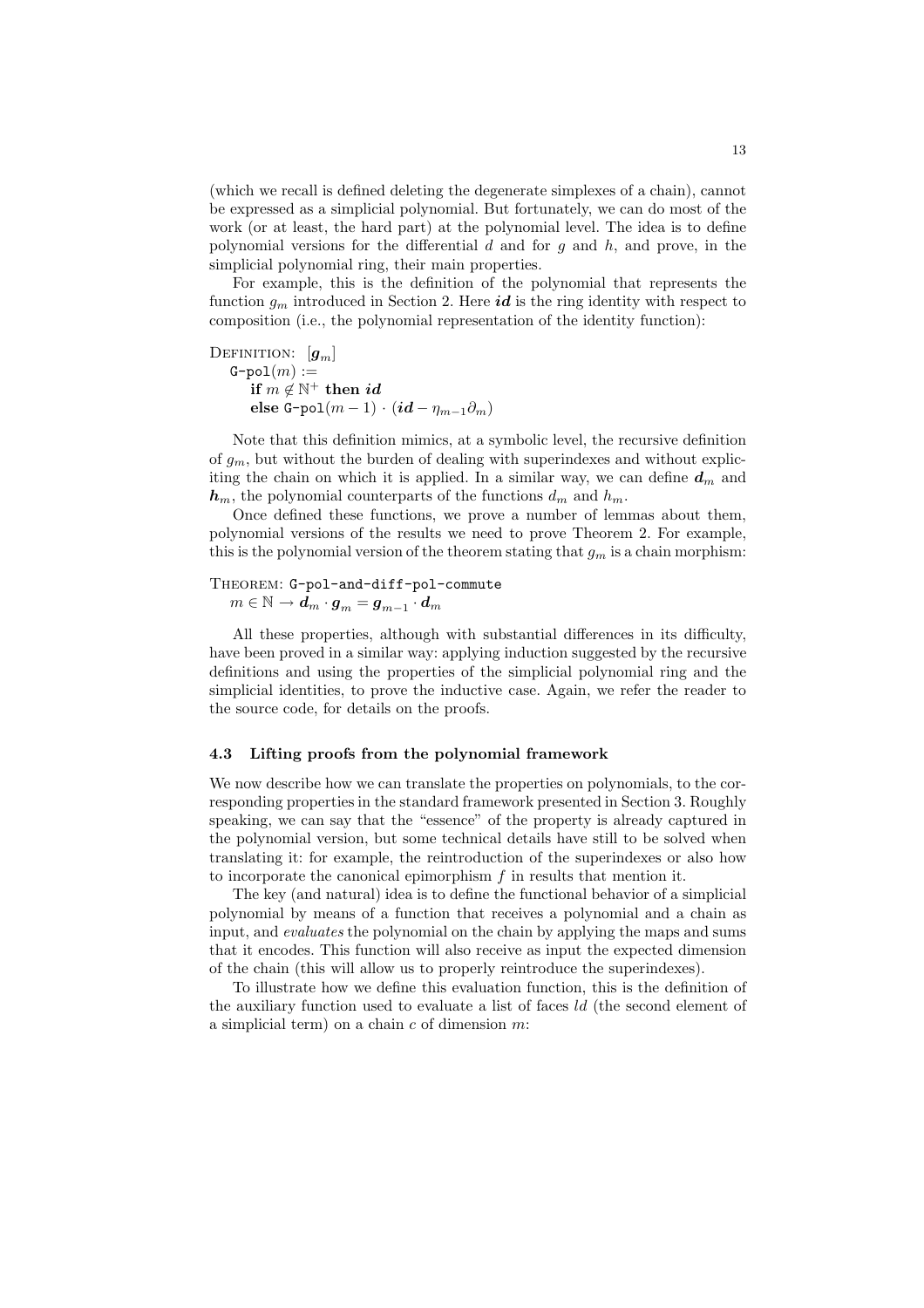```
DEFINITION:
  eval-1d(Id,m,c) :=if endp(ld) then celse c-d(m-len(rest(ld)),first(ld),eval-ld(rest(ld),m,c)))
```
Recall that c-d (presented in Subsection 3.1) is the face map, linearly extended to chains; note also how the dimension is properly managed in the recursive call. In a similar way, we can define the evaluation of a list of degeneracies. Extending these, we define the evaluation of simplicial terms (eval-st), the evaluation of monomials ( $eval-sm$ ) and finally the evaluation of a polynomial  $p$ on a chain c of dimension m, the function  $eval-sp(p,m,c)$ .

Not every simplicial polynomial can be interpreted consistently as a function on chains. Think for example in the simplicial term  $\eta_5\eta_2\eta_1\partial_1\partial_3$ . It cannot be evaluated on chains of dimension less than 5, since otherwise in the last step we will be applying  $\eta_5$  to a chain of dimension less than 5. In general, in the case that the simplicial term may be interpreted as a function on dimension  $m$ , we say that the simplicial term is *valid* for m. For example, the simplicial term of the example is valid for every dimension  $m > 4$ .

The *degree* of a simplicial term is an integer giving the "dimension jump" of every function it may represent (or equivalently, it is the difference between the number of degeneracies and the number of faces). It is clear that another restriction we must impose on a simplicial polynomial, in order to being able to evaluate it on chains, is that it has to be uniform (that is, all its terms have the same degree).

We have formalized those restrictions in ACL2 by means of three functions valid-sp, uniform-sp and degree-sp, whose definitions we omit here: valid-sp $(p,m)$  checks whether all the simplicial terms in p are valid for dimension m, uniform-sp(p) checks if all the terms in p have the same degree and degree-sp(p) is the common degree of the terms of a uniform polynomial (or 0 if it is the zero polynomial).

Now the fundamental properties of the evaluation function eval-sp are that for a given dimension, it behaves consistently with respect to the operations of the ring of simplicial polynomials, whenever the input polynomials are valid for that dimension and uniform. Note that these properties are not trivial, because again we have to deal with the canonical form.

#### THEOREM: eval-sp-add-sp-sp

 $(p_1 \in \mathcal{P} \land p_2 \in \mathcal{P} \land m \in \mathbb{N} \land c \in C_m(K) \land \text{valid-sp}(p_1,m) \land$ valid-sp $(p_2,m) \wedge$  uniform-sp $(p_1) \wedge$  uniform-sp $(p_2) \wedge$  $(\texttt{endp}(p_1) \mathbin{\vee} \texttt{endp}(p_2) \mathbin{\vee} \texttt{degree-sp}(p_1) = \texttt{degree-sp}(p_2)))$  $\rightarrow$  eval-sp $(\boldsymbol{p_1} + \boldsymbol{p_2}.m,c) =$  eval-sp $(\boldsymbol{p_1}.m,c) +$  eval-sp $(\boldsymbol{p_2}.m,c)$ THEOREM: eval-sp-cmp-sp-sp  $(p_1 \in \mathcal{P} \land p_2 \in \mathcal{P} \land m \in \mathbb{N} \land c \in C_m(K) \land \mathtt{valid-sp}(p_2,m) \land$ valid-sp $(\bm p_1,\!m\!+\!\mathtt{degree}\!-\!\mathtt{sp}(\bm p_2))\wedge \mathtt{uniform}\!-\!\mathtt{sp}(\bm p_1)\wedge \mathtt{uniform}\!-\!\mathtt{sp}(\bm p_2))$  $\rightarrow$  eval-sp $(\boldsymbol{p}_1\cdot\boldsymbol{p}_2,\!m,\!c)=$ 

 $\mathtt{eval-sp}({\bm{p}}_1{,}m{+}\mathtt{degree}\text{-}\mathtt{sp}({\bm{p}}_2){,}\mathtt{eval}\text{-}\mathtt{sp}({\bm{p}}_2{,}m{,}c))$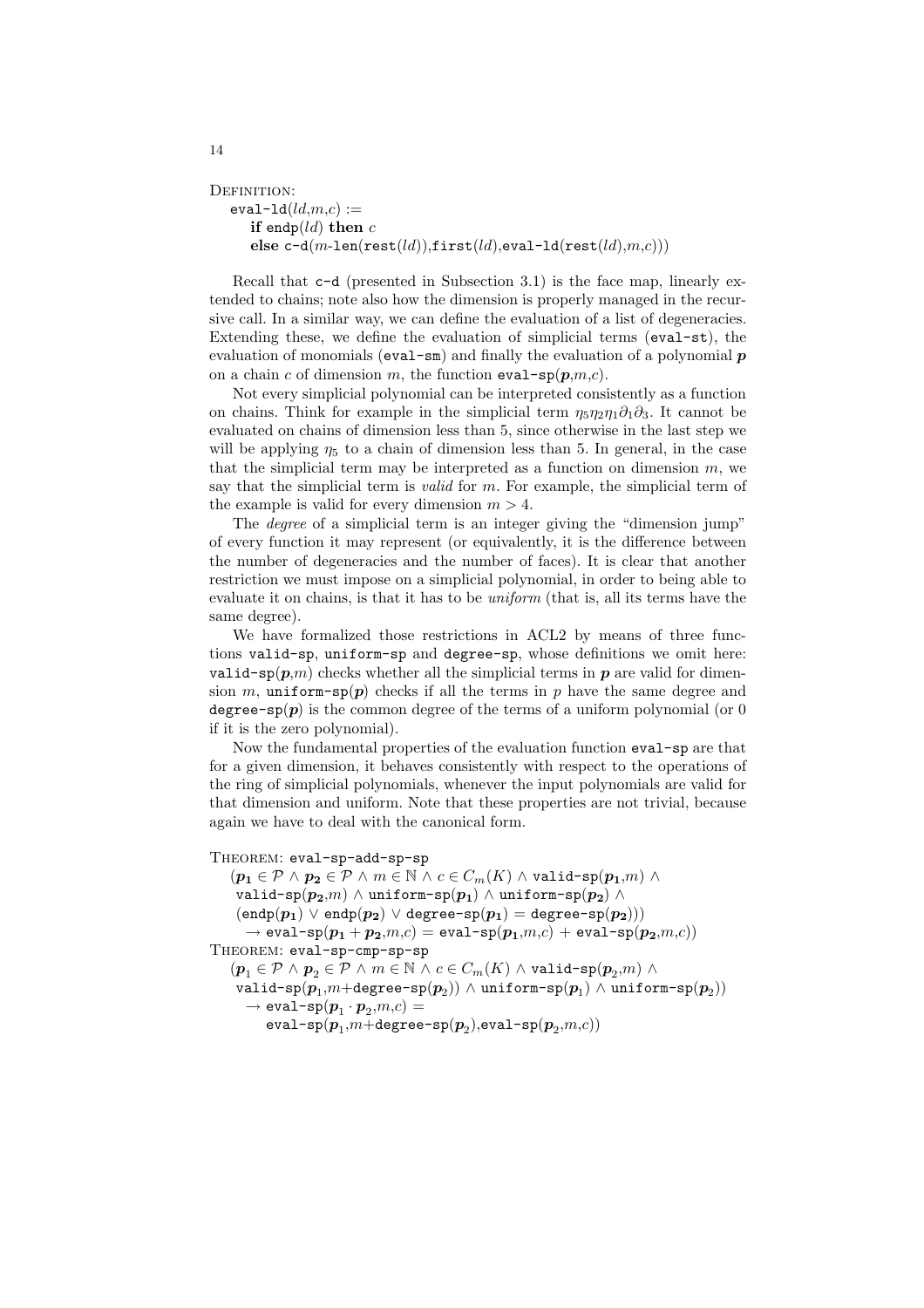Now we can prove equivalences of the polynomial versions of the functions with their standard versions (since they are valid and uniform polynomials). For example, this is the result relating  $g_m$  and  $g_m$  (analogous theorems are proved for  $d_m$  and  $d_m$ , and for  $h_m$  and  $h_m$ ):

## THEOREM: G-eval-sp-G-pol

 $(m\in\mathbb{N} \,\land\, c\in C_m^N(K)) \rightarrow \texttt{eval-sp}(\pmb{g}_m,\!m,\!c)=g_m(c)$ 

These properties allow us to directly translate the properties proved in the polynomial framework to the corresponding properties in the standard formalization. Let us illustrate this, for example, with the case of proving that  $q$  is chain morphism. From the property G-pol-and-diff-pol-commute at the end of the previous subsection, and using the equivalences proved, we obtain:

#### THEOREM: G-and-diff-commute

 $(m \in \mathbb{N}^+ \land c \in C_m(K)) \rightarrow g_{m-1}(d_m(c)) = d_m(g_m(c))$ 

This property is almost the property G-chain-morphism, one of the reduction properties needed for the Normalization Theorem. One last detail is missing, since in that property we mention the normalized differential  $d_m^N$  in the left hand side, instead of  $d_m$ . That is, we have to "incorporate" the canonical epimorphism to the theorem. But it is easy to prove that  $g_m$  applied to any degenerate simplex is 0, and therefore  $g_m(f_m(c)) = g_m(c)$  for every chain c. This means that  $g_{m-1}(d_m^N(c)) = g_{m-1}(f_{m-1}(d_m(c))) = g_{m-1}(d_m(c))$  and thus we finally obtain the theorem G-chain-morphism.

This example illustrate a typical situation in our formal proof. The main "combinatorial" property is proved at polynomial level (usually by induction), and then we use the equivalences and possibly some final easy simplifications to obtain the property in the standard framework.

#### 5 Conclusions and further work

The work reported in this paper shows that the ACL2 theorem prover can be effectively used to mechanize non-trivial mathematics, in fields (like Algebraic Topology) where higher-order tools could be thought as more appropriate. Our case study is the Normalization Theorem, an important result in simplicial topology establishing a link between the two chain complexes that can be naturally associated to a simplicial set. As a by-product, our proof has been used to formally prove the correctness of some explicit formula experimentally found in [10].

To quantify the proof effort, the complete formalization contains 99 definitions and 565 lemmas and theorems (with 158 non trivial proof hints explicitly given), which gives an idea of the degree of automation of the proof. It is worth pointing out that the whole development has benefited from the use of our instantiation tool for generic theories described in [6]. That allowed us to obtain in an automated way, the definitions and theorems proving the ring of simplicial polynomials and the abelian group of chains and normalized chains, as instances